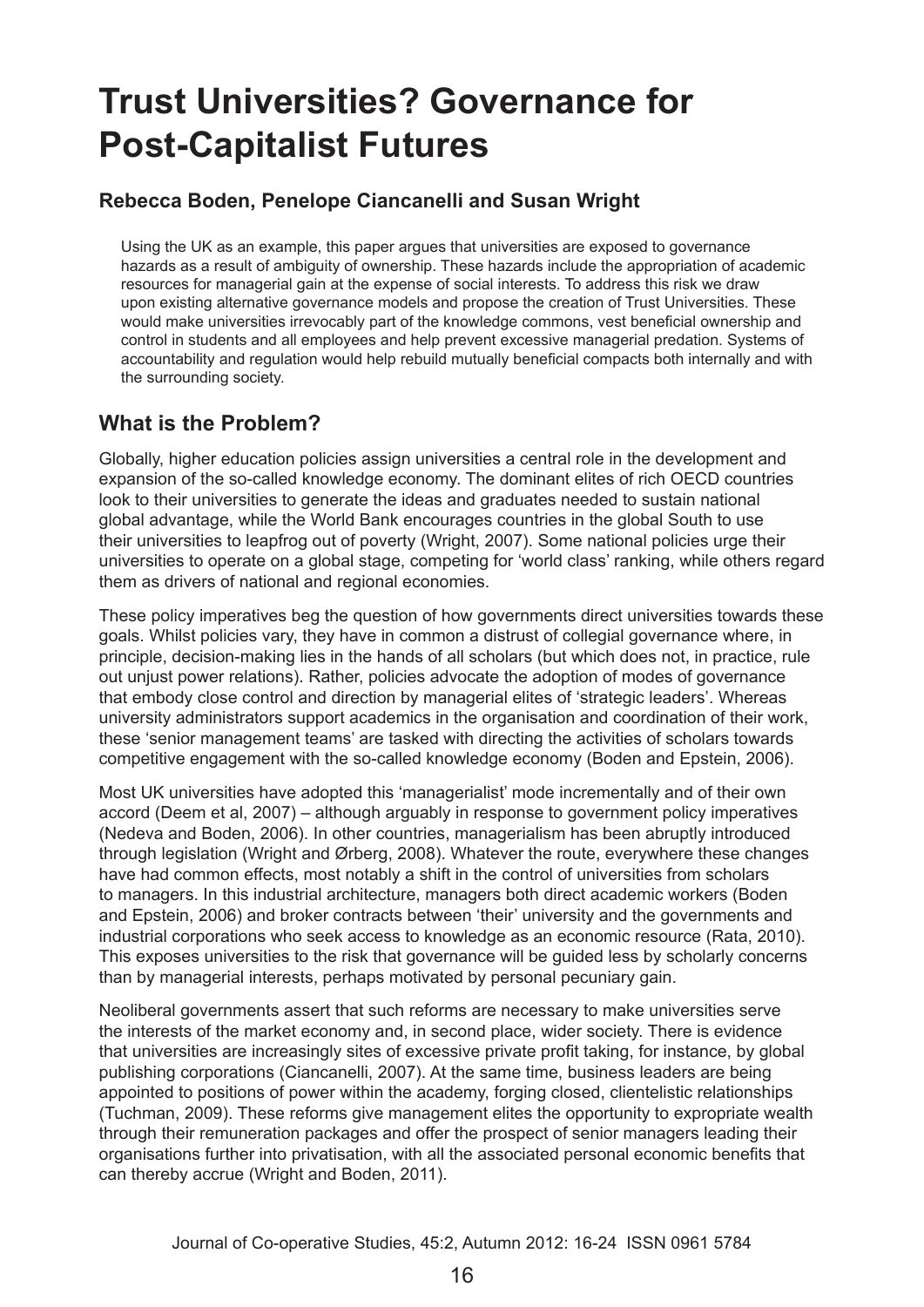These developments pose two hazards. First, they permit the wholesale private appropriation of public resources without concomitant public benefit. Second, they create incentives for universities to allocate resources to disciplines deemed to serve business interests and towards projects whose purpose is to make money. This allocation, we argue, will severely impair the ability of universities to serve the social, cultural andand economic needs of the entire community.

In the next section we argue, by reference to the UK, that the origins of these hazards lie in governance failings of ownership, control, accountability and regulation. This is followed by our proposed alternative, designed to address these shortcomings. Our ideas for reform engage with the notion of trust – both as a legal form and as an aspect of social relationships – and aim to provoke imaginative responses to the challenge of securing universities and their knowledge products as social rather than private assets.

# **Problematising Governance**

Broadly, 'governance' describes the systems and arrangements by which organisations rule themselves – who owns them and how, and by whom they are controlled, made accountable and regulated. As collegial entities, universities evolved as vehicles for providing the financial, social and cultural resources necessary for scholars to create knowledge and disseminate it through teaching and public engagement. By permitting access to these resources, a social division of labour was instituted which gave scholars the privilege of professional autonomy and the time and facilities to learn. As such, scholars were party to a social compact with wider society. Their membership made them the beneficial (but not legal) owners of their universities, but also implied a social obligation towards the society that provided their resources. These arrangements did not necessarily result in just and equal universities, and social obligations were not always (perhaps rarely) honoured. But one important and consistent feature of such reciprocal arrangements was that the question of legal ownership of university assets had no significance and remained ambiguous. This was unproblematic because, despite this ambiguity, these arrangements gave scholars access to the laboratories, libraries and other resources necessary for their work.

Ambiguity of ownership may be more problematic in marketised universities. In market relationships, ownership of an asset facilitates its economic exploitation. Formal ownership affords de jure title and therefore the right to exercise control. Where legal rights are fuzzy, de facto power over assets becomes decisive. We argue below that ambiguity regarding the ownership of UK universities became problematic when power began to shift from scholars to managers, especially as universities were also increasingly directed through government policy towards the fulfilment of particular, narrowly defined, economic objectives.

Ownership and control are central to contemporary usage of the term 'governance'. In the UK, this usage originates in responses to the self-interested financial behaviour of corporate managers that was eroding shareholder value (Cadbury, 1992). The hazards to property rights posed by managers who controlled firms led reformers in the 1990s to institute frameworks for decision making aimed at strengthening owners' powers over managers.

This approach is grounded in Adam Smith's reflections on the emergence of entrepreneurial capitalist firms in eighteenth century Glasgow (Smith, 1776). Smith observed that entrepreneurs who both owned and controlled their firms' affairs behaved prudently because their own capital was at risk, permitting a laissez faire policy towards the private, market behaviour of business owners who could be relied upon to be the best stewards of their own wealth. Smith's implied contrast was to the vast public-private partnership of the East India Company, whose emergent controlling managerial elite he regarded with suspicion.

During the nineteenth and early twentieth centuries, these owner-managed firms were increasingly supplanted by modern corporations in which ownership was dispersed among individuals who owned shares of the aggregate capital at risk. As such large numbers of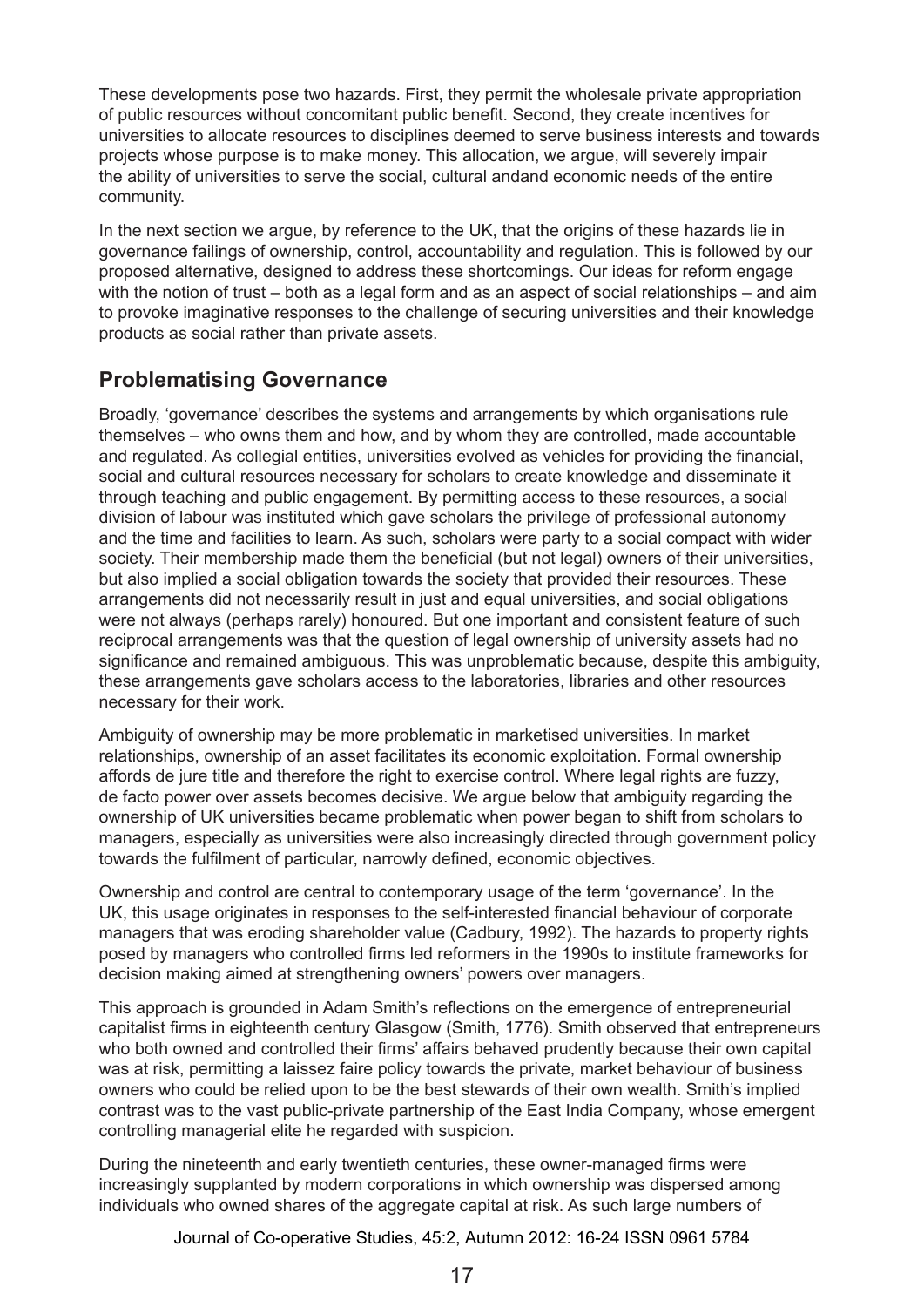dispersed owners could not exercise day-to-day management of the affairs of a business, the modern corporation made inevitable a separation between control and ownership which offered professional managers an opportunity to feather their own nests at the expense of owners.

As early as 1932 Berle and Means (1968 [1932]) emphasised the moral hazard arising from this separation of ownership and control. Of necessity, managers had day-to-day control of other peoples' wealth and were therefore in a position to divert it for their own benefit through such mechanisms as excessive salaries and perquisites.

Attempts were made in the UK to mitigate this hazard in two ways. First, the concept of 'stewardship' was emphasised in an attempt to align the interests of managers and owners through social notions of fiduciary obligation; owners repose confidence, good faith and trust in managers, who are expected to act loyally and to benefit the owners' interests.

Second, by the 1970s, the UK's progressive personal tax regime penalised managers for excessive salaries and perquisites, reducing the incentive to appropriate owners' wealth. These measures were not entirely successful in reducing managerial predation, but did create incentives on managers to limit the salaries they paid themselves.

In the 1980s, radical policy shifts undermined these efforts at social controls on the managers of large corporations. Instead, there emerged an ideology which declared market forces could be relied upon to control managers' 'rational' motivation to maximise their private interests at the expense of owners. Markets in managers and corporate control along with sensible employment contracts would align managers' interests with those of the owners (Ross, 1973; Jensen and Meckling, 1976). Such thinking found support in the 1979 Thatcher government, which also eliminated punitive tax rates for high earners, making the appropriation of shareholders' wealth by managers very much more financially rewarding.

Market forces turned out not to be an effective curb on managerial predation, and so excessive were the resulting appropriations that institutional investors such as insurance companies and pension funds demanded reform, culminating in a series of self-regulatory governance codes designed better to protect dispersed shareholder value, beginning with the Cadbury Code (Cadbury, 1992).

Even so, such was the grip of the ideology of markets as disciplinary (rather than allocative) devices, successive governments in the 1980s and 1990s extended the ideas to the governance of public bodies and services resulting in the emergence of managerial elites who were supposed to introduce the efficiency of markets in the delivery of public services.

The potential capacity of such elites to gain effective personal control over organisational resources exposed the same moral hazards as evidenced in the corporate sector. The answer, for government, was the extension of Cadbury-type self-regulatory governance frameworks to the new not-for-profit entities created through marketisation, including both old and new universities. Thus universities, inter alia, were tasked to appoint more external governing body members (akin to non-executive directors) and to institute corporate practices of dubious effectiveness such as audit and remuneration committees.

This reliance on private sector governance solutions for the public benefit issues of UK universities has been problematic for two reasons. First, Cadbury-type regimes have not proved robust in the face of concerted managerial predation – limitations which have come to light most forcefully in the recent banking crisis. The sheer scale and scope of the market failure and moral hazard evidenced in the bankers' behaviour has prompted proposals to reverse Cadbury and shift from self-regulatory governance to more direct forms of regulation.

Second, and more pressingly, if the failure of markets to discipline and the strength of moral hazard in the private sector arises from managers' appropriating the wealth of the clearly identifiable, powerful and profit-motivated owners of shares, surely both hazards increases significantly when there are no clearly identifiable owners empowered or motivated to protect the assets and other wealth of a public university.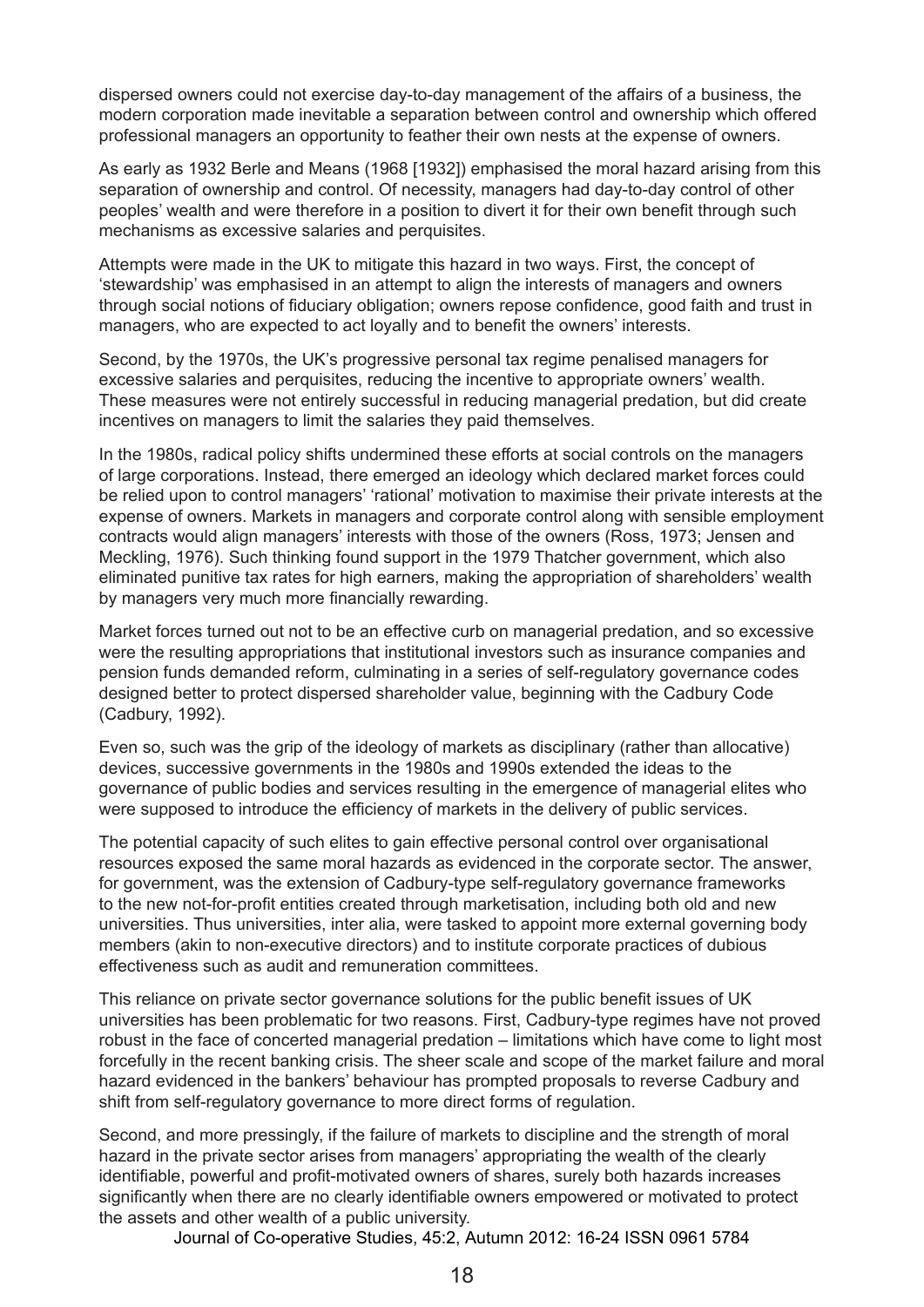Indeed, in such circumstances the moral hazard would be much greater. Indeed, it would be possible for the managers to divert such a large share of organisational resources to private purposes that these public organisations would come to function as the de facto property of its top managers. Some might even come to imagine themselves as entrepreneurs but of a new type: individuals who risk the capital asset of others rather than the type described by Adam Smith.

## **Problematic University Governance**

UK universities have been founded at different times and for different purposes and are enmeshed in varied ways with society and the economy. But all are private organisations, and the majority are still not-for-profit. In governance terms, they can be equated with Adam Smith's notion of owner-managed enterprises, but the identity of the entrepreneur has changed. As long as they were organisations beneficially owned by self-governing communities, the scholars were the owner-managers. More recently, the managers have become the entrepreneurial de facto owners. We now explore how this transition arose.

The Jarratt Report (1985), produced by the Committee of Vice Chancellors and Principals (now Universities UK), proposed that universities transform themselves into quasi-private corporate organisations with vice chancellors operating as chief executives. The Thatcher government was immensely supportive.

Critical to such a project was the 1988 Higher Education Reform Act, which ended academic tenure in the UK. Tenure had meant that, once admitted to a university, scholars could only be dispossessed of their beneficial ownership of scholarly resources in exceptional circumstances. The ending of tenure turned academics into employees rather than Adam Smith-style ownermanagers (Boden and Epstein, 2011). Universities remained formally unchanged as selfgoverning organisations, yet academics, in their new guise as employees, could no longer do the governing.

This begs the question of who now governs universities and through what mechanisms. Successive governments have sought to steer universities at a distance through funding levers, performance measures and systems of accountability. Governments have used these mechanisms to advance their policies, but they are too crude to constitute nuanced control and serious information asymmetries persist. Moreover, the close alliances with decision makers built by managers acting as brokers risks regulatory capture. The wide variety of groups in the surrounding society who might be said to have an interest in universities – the public, taxpayers, employers, students, their parents and others – have access to few mechanisms with which to seek alignment between their concerns and university activities. The other party to this social compact is the universities themselves – and here the evidence of their commitment to work with the surrounding society is weak and variable. Governance control might come, alternatively, through market mechanisms. But markets operate badly, if at all, where there are no clearly defined property rights and where products cannot be easily defined. Unlike private sector firms, where a board of directors can hold a CEO accountable for financial results, university managers have no owners holding them directly accountable for how they use resources. In sum, the dispossession of scholars as beneficial owners, and the absence of alternative regulatory, social or market mechanisms of governance has opened the door to uninhibited managerial autonomy.

The levels of vice chancellors' pay provide material evidence of this hazard. In 1994-5 the median VC pay was £92,000 and in 2009-10 their average pay was £254,000. Over the same period, the top of the senior lecturers' pay scale rose from £33,000 to £55,500. In 1994-5 VCs earned 2.8 times the pay of a senior lecturer at the top of the scale, whilst in 2009-10 the comparable multiple was 4.6 (Times Higher Education 12 May 1995; Times Higher Education 7 February 1997; Sunday Telegraph 21 January 2011). In 1995 the Prime Minister's salary was £82,000 and 29 out of 103 vice chancellors earned more than £100,000. In 2010 the Prime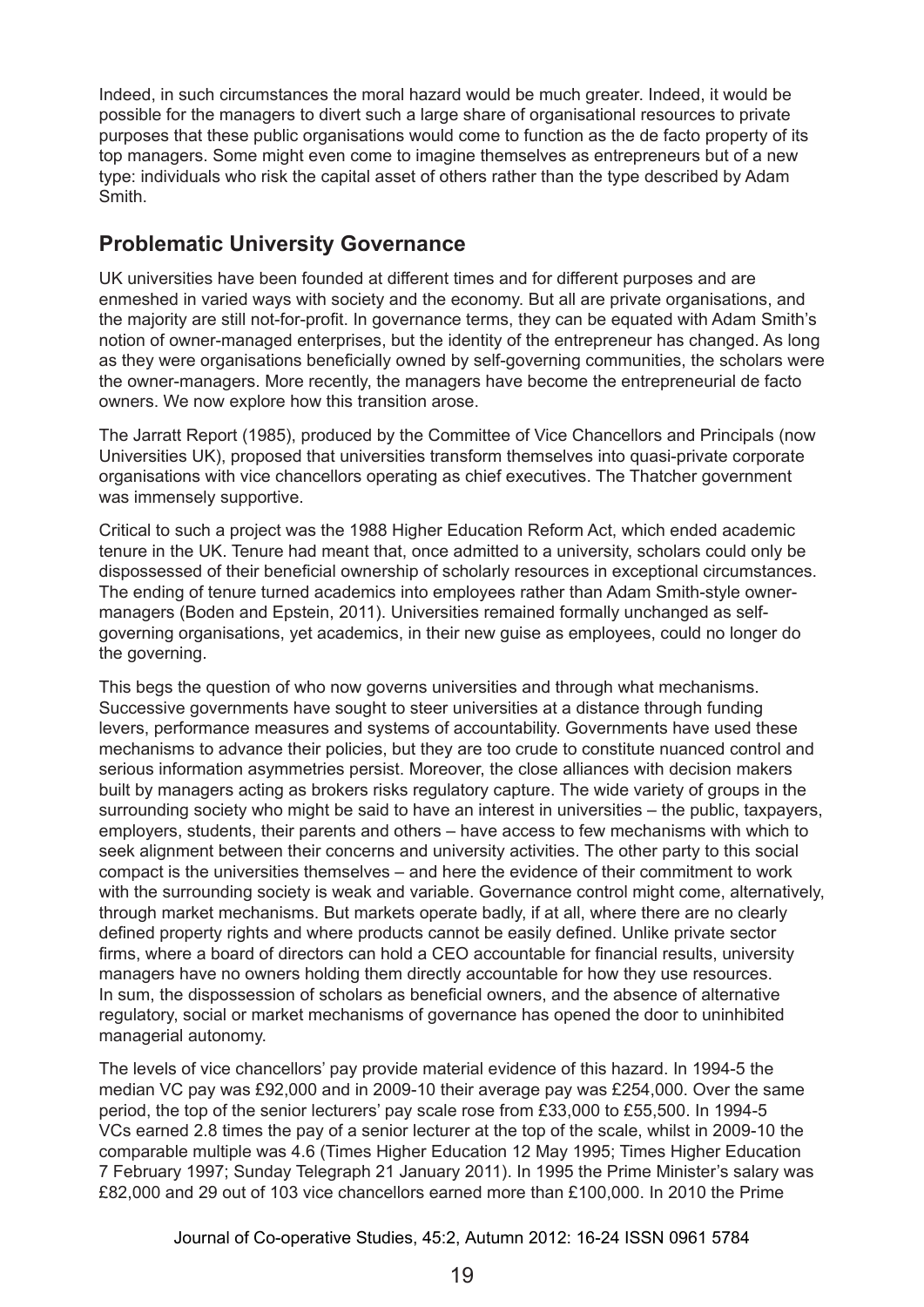Minister's salary was £142,000, but every single VC was paid more than him, as were a further 800 other university employees (Sunday Telegraph 21 January 2011).

Managers defend these resource allocations by asserting that their strategic leadership provides a 'value-added' contribution. Thus, in justifying the £382,000 annual remuneration package of the VC of the University of Birmingham, the organisation's spokesperson described him as the head of a "complex and successful organisation" whose:

remuneration needs to match his challenging and wide-ranging responsibilities and reflect the social and economic contribution that the university makes locally, nationally and internationally (Sunday Telegraph, 21 January 2011).

This language suitably describes an entrepreneur but UK universities are not businesses and VCs have no personal capital at risk, as persuasively argued by commentator Iain Pears, when considering managerial pay in UK universities.

Pay is best seen as a symbol, an indicator of where power lies, rather than as a matter of primary importance in itself. For those rises in salaries have been accompanied, and facilitated, by the gradual accretion of authority by managers over the institutions for which they work (Pears, 2010).

#### **What is to be Done?**

In considering how to remedy the problems evident in UK universities, we set ourselves questions based on three elements of governance: control, accountability and regulation. First, how should the ownership of universities be clarified so that control over their resource usage and strategic direction promotes work that benefits wider social and economic interests? Second, how can a mutually accountable social compact be restored that provides scholars with the freedoms and resources to do their work in return for an obligation to create and disseminate 'really useful knowledge' – that is, knowledge of value to all, not just elites (Johnson, 1979)? Third, what rules and procedures are required to regulate and sustain these arrangements? We propound, in answer, a model in which all university staff and employees, as beneficial owners, hold the organisations in trust on behalf of society as a whole

## **Clarifying Ownership**

In rethinking university ownership, this paper moves beyond the binary divide between public and private forms of ownership to build a hybrid, radical alternative (Gibson-Graham, 2006). The UK has a long tradition of enterprises that attempt to be socially responsible, dating back to Robert Owen's pioneering New Lanark experiment (Cato and Bickle, 2008), the Co-operative Rochdale Pioneers and the Quaker capitalists such as Cadbury and Rowntree (Cadbury, 2010), and extending to present-day industrial co-operatives (Cato, 2004). These businesses offer a range of forms of ownership and control that challenge and subvert state ownership and private capitalism, both of which hold dangers for universities.

One example of such alternatives that offers promise for university reform is the John Lewis Partnership (JLP), currently the UK's most successful retailer. In 1929 John Spedan Lewis, the owner, took the decision to reform radically the ownership of his family firm in order to benefit all of the employees. He vested his shares in a non-revocable trust, the beneficiaries of which were the employees. The workers became 'partners', with formal rights to influence the direction of the business. They became, in effect, the beneficial owners of JLP. The trustees distribute the profits of JLP to partners as an annual bonus (calculated as an equal percentage of each partner's salary), much as a shareholder gets a dividend. Legal title to the shares remains locked irrevocably within the trust under the aegis of the UK's ancient and common trust laws. These laws seek to ensure that the original owners of property can effectively designate for all time the purpose to which it is put. This separation of legal and beneficial ownership of JLP ensures that current partners cannot self-interestedly deny benefits to future partners by selling off the firm. In contrast, both co-operative and other mutual ownership organisations can suffer this fate – as evidenced by the demutualisation of building societies in the UK for personal profit.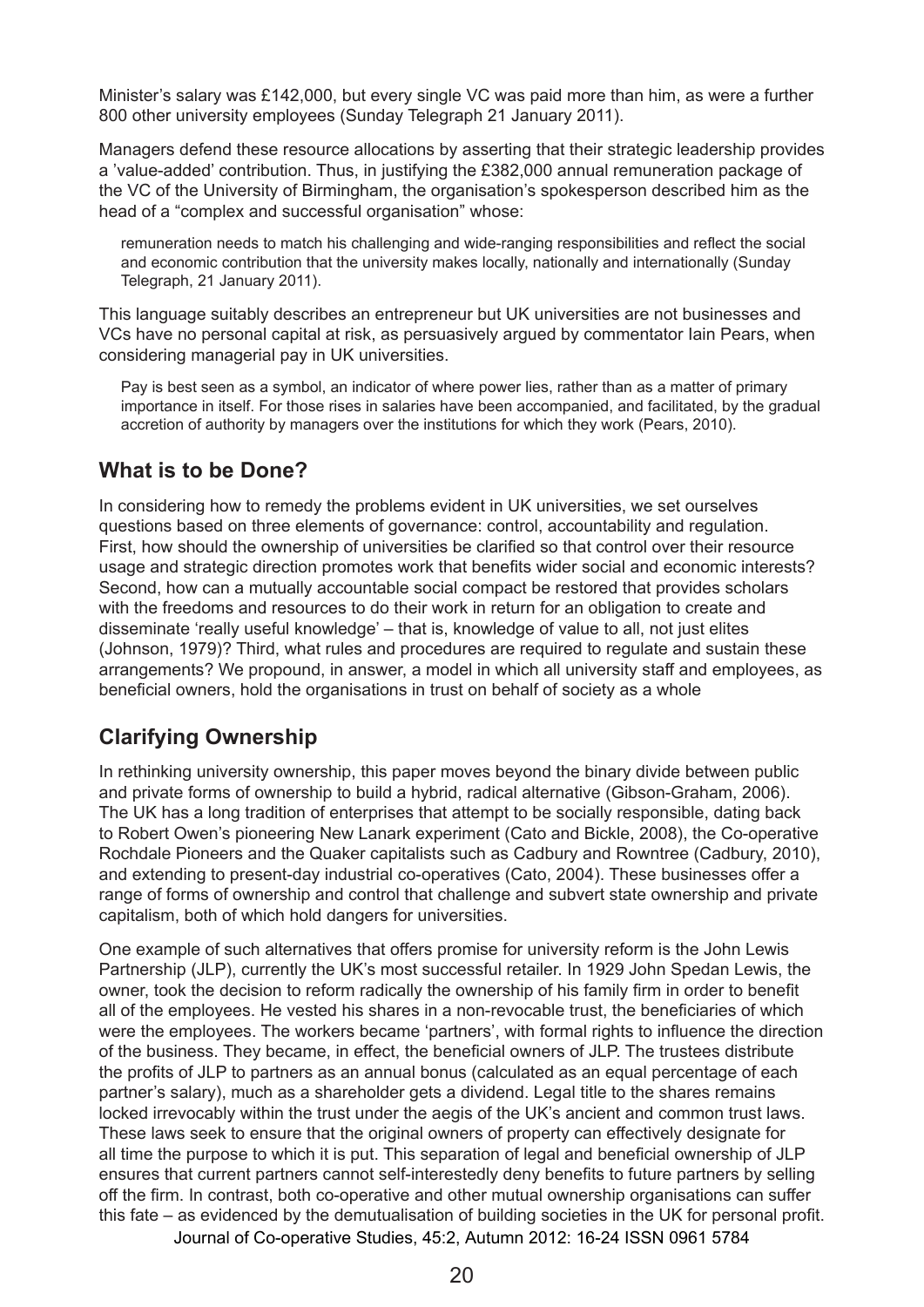In establishing the trust, Spedan Lewis also defined in perpetuity the purpose of JLP. The first article of the trust deed states that JLP exists to ensure 'the happiness of all its members, through their worthwhile and satisfying employment in a successful business' (John Lewis Partnership, website). Thus JLP's core mission is to benefit the partners, not corporate capital: profit helps meet partners' needs, rather than workers' serving the needs of profit.

To prevent managers' allocating excessive salaries for themselves at other partners' expense, strong internal structures specified in the trust deed embed a complex and sophisticated system of partner-democracy. A tiered system of representation from store level permits partners to select 50% of the JLP board. A second mechanism for preventing managerial predation is the trust deed's imposition of fixed salary differentials between managers and the rest of the partners.

Drawing on this model, we propose reform of university ownership via the creation of Trust Universities. Ownership would be clarified by placing each university's assets in a nonrevocable trust which would hold the formal legal title to the organisation's assets. This would also create clear governance responsibilities under trust law and prevent the privatisation of publicly funded assets. All current employees (academics and those in other roles) and students would be designated as trust beneficiaries, entitled to utilise university assets and resources. This would enhance academic freedom, which has been eroded by managerialist control of resources (Boden and Epstein, 2011). The trust deed, echoing that of JLP, would designate the purpose of the university as facilitating:

socially, culturally and economically beneficial scholarship, through the work of all employees and students, whether in research, teaching and learning, or public debate.

This would affirm the university's status as a community social asset and an element of the knowledge commons. By virtue of this legal strategy, Trust Universities would be beyond the predation of managers, markets or state interests.

#### **Creating an Accountable Social Compact**

The Trust University's deed would define all employees and students as its beneficiaries, entitling them to access to the organisation's resources, and would create an obligation for all of them to use these resources for the purpose of facilitating 'socially, culturally and economically beneficial work'. But the university, unlike JLP, cannot (and should not) test its service quality by selling all its output in a competitive market. Instead, the trust deed would establish a social compact between members of the university and surrounding society, underscoring the common ownership of the university.

There are three problems in turning this obligation into practice. First, 'society' is a slippery concept which very rarely assumes an organisational form. As a proxy, resort is made to categories such as 'stakeholders' or 'users', even if they only ever take an imaginary form as in the scientist's 'Imagined Lay Person' (Strathern, 2005). Inclusion or exclusion from such categories is imbricated in the operation of power.

Second, organisational forms need to be found which can facilitate an ongoing dialogue between society and universities. The danger is that, as in current universities, such forums may be captured by powerful vested interests. And third, the resources made available to the university and the work that will be done with them must be specified in such a way as to demonstrate how the mutual obligations of the social compact are being fulfilled.

These are serious hurdles, but there are various mechanisms and models available that may be of assistance, in particular techniques of action research (Greenwood and Levin, 2000; 2001; 2005; 2007a; 2007b; Levin and Greenwood, 2011) which may be adapted into university governance forms.

Such a process would involve initially setting institutional agendas through 'search conferences'. These would engage representatives from the university and the relevant elements of Journal of Co-operative Studies, 45:2, Autumn 2012: 16-24 ISSN 0961 5784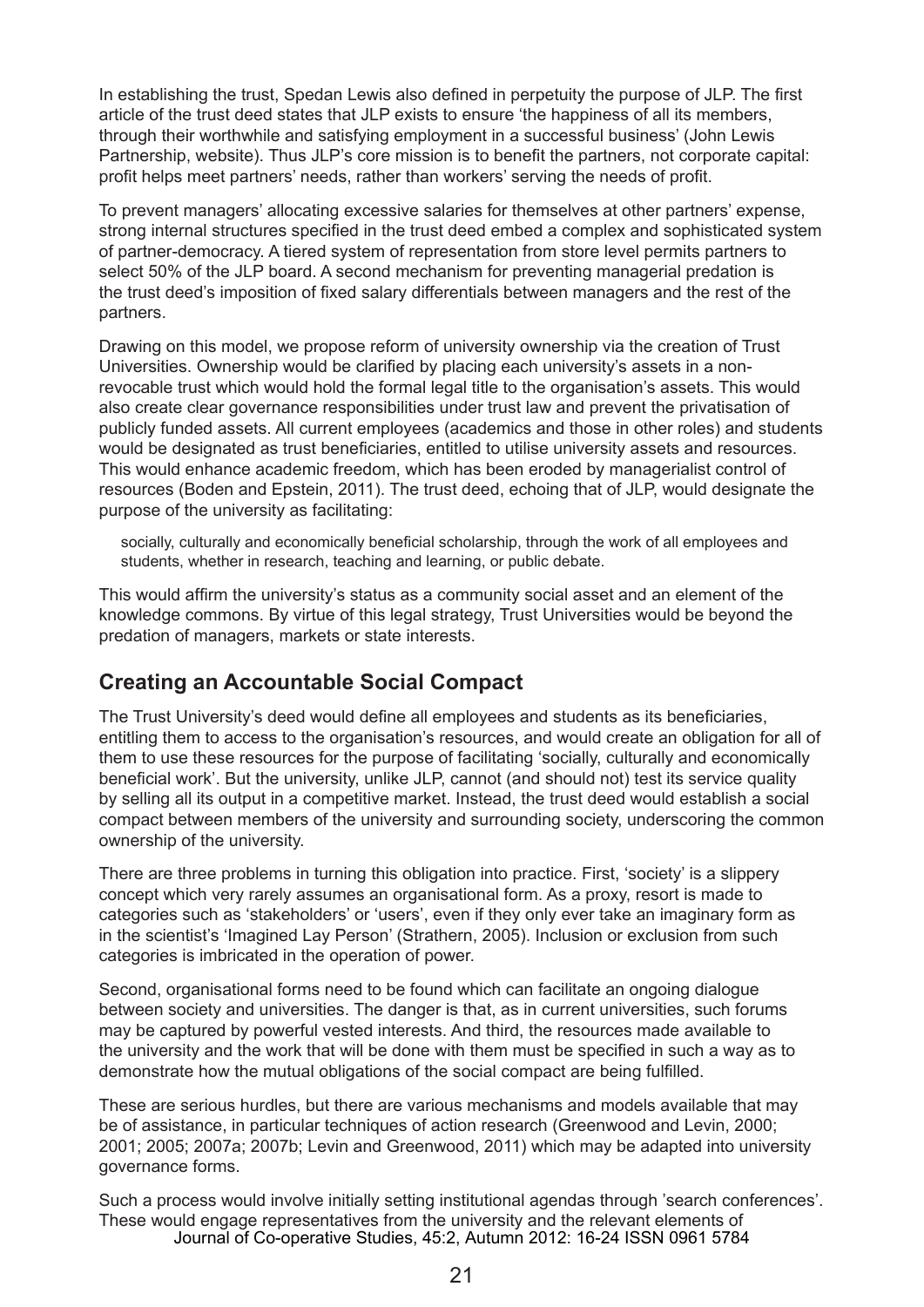'surrounding society'. Through participatory methods of problem identification and analysis, action planning, and team building, the parties to such a process engage in mapping existing relationships, identifying social lacunae and imagining a better future that they can seek together. Core to the success of such exercises is the collaborative inclusion of all the parties to the organisation.

These search conferences would then be repeated at regular intervals with stocktaking, new problem identification, and new action planning. The quality of this dialogue needs to be one of mutual respect between equal partners, not a contract for service because all the parties have a role to play in organisational success.

These dialogues would constitute a strong form of accountability: they would be informed by formal reporting, but importantly, the parties would hold each other to account through social processes and relationships which cultivate increased understanding of each others' work life, hopes and worries.

## **Regulating the Trust University**

If accountable relationships between the Trust University and surrounding society are strong and interests are aligned, then formal regulatory control over universities' conduct would need to be minimal. In the UK, trust law would provide a first line of regulation, offering recourse to legal remedy if Trust Universities are not well-managed, accountable or acting in accordance with designated purposes.

There would also be need for a second form of regulation to set professional standards, thereby offering general assurances on conduct and quality. Such regulation could take two forms. First, skill thresholds to ensure that students and staff are suitably qualified to undertake their designated work are desirable. Second, national Council of Scholars (CoS) might be an appropriate mechanism for regulating scholarly standards and conduct.

The CoS would be a body similar to the General Medical Council (GMC) in the UK, which admits suitably qualified doctors as members onto its register, an essential prerequisite for authorisation to practice. The GMC sets professional conduct standards and is a disciplinary body. Moreover, just as the GMC negotiates with policy makers over health care provision, so the CoS could replace such bodies as Universities UK at the negotiating table with government. This would place scholars rather than managers at the heart of higher education policy.

# **A Programme for Reform**

Universities are knowledge-creating and disseminating organisations vital to economic, social and cultural wellbeing. Working well, they strengthen democracy. The shift from collegiality to managerialism in the governance of universities in the UK and elsewhere has engendered administrative bloat and predatory behaviour by managers. This runs the real risk, possibly already extensively realised, of diverting the efforts and energies of universities away from that which is good for wider communities and towards profit-maximising activities.

This transition has, to a significant extent, been made possible by the ambiguous ownership of UK universities. Until comparatively recently, communities of scholars effectively controlled universities and formal ownership was not a matter of concern. The extent to which the work of these past communities delivered wider social, cultural and economic benefit can be disputed, of course.

However, this is not the question we address in this paper. Instead, we have focused on neoliberal reforms and demonstrated how the reforms effected since the 1980s have, in the context of ambiguous ownership, allowed or even encouraged rent-seeking behaviour by managers and university governance which focuses on augmenting revenue rather than scholarly mission. UK universities are crucial to the nation's social, economic and cultural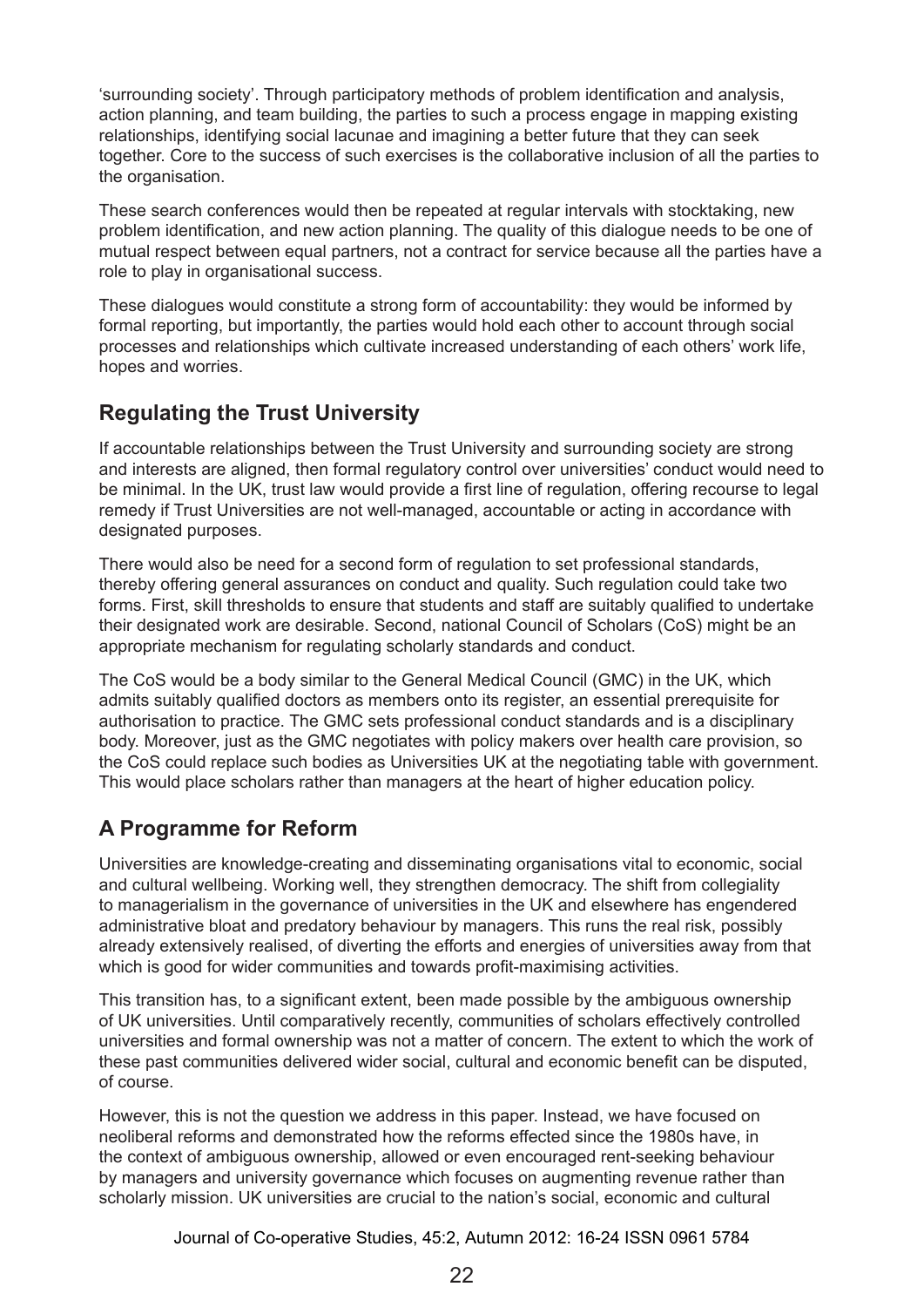wellbeing and continue to be the recipients of significant public funding, support that will continue even when students are charged higher fees from 2012 (Chowdry et al, 2012). In short, public money increasingly underwrites private benefit at the expense of wider civil society.

Drawing upon existing alternative models of social ownership, we propose the creation and implementation of a Trust University model, at the heart of which is an explicit and legally binding clarification of ownership and responsibilities which will ensure the gift embedded in the trust is put to its intended purpose in perpetuity. Our proposal further advocate trust assets are used to benefit the wider communities and societies in which they are situated.

We consider these measures would make universities irrevocably part of the knowledge commons, provide beneficial ownership and control to students, scholars and other employees and prevent managerial predation. As such, this model for a Trust University offers the prospect for safeguarding the effective and accountable use of these important social assets. Current turbulence in higher education organisations in the UK, and especially in Wales (see Matthews, 2012), open up potential spaces in which such alternatives might flourish. What is needed is imagination and the determination to make change happen.

## **The Authors**

Rebecca Boden is a professor of critical management at the University of Roehampton, London. Penelope Ciancanelli is an independent researcher, currently affiliated with the Business School of Glasgow University where she supervises post-graduate research dissertation. Susan Wright is professor of educational anthropology at the Danish School of Education, Aarhus University. The authors gratefully acknowledge the insightful help of Professor Davydd Greenwood of Cornell University.

## **References**

- Berle, A A and Means, G C (1968[1932]) *The Modern Corporation and Private Property.* New York: Harcourt, Brace & World.
- Boden, R and Epstein, D (2006) "Managing the Research Imagination: Globalisation and Research in Higher Education." *Globalisation, Societies and Education* 4(2): 223-36
- Boden, R and Epstein, D (2011) "A Flat Earth Society? Imagining academic freedom." *The Sociological Review,* 59, 3: 476-495
- Cadbury (1992) *Report of the Committee on the Financial aspects of Corporate Governance.* London: GEE.

Cadbury, D (2010) *Chocolate Wars.* London: Harper Press

- Cato, M S (2004) *The Pit and the Pendulum: a co-operative future for work in the South Wales Valleys.* Cardiff: University of Wales Press
- Cato, M S and Bickle, R (eds) (2008) *New Views of Society: Robert Owen for the 21st Century*.Glasgow: Scottish Left Review Press
- Chowdry, H, Dearden, L, Goodman, A and Jin, W (2012) "The Distributional Impact of the 2012-13 Higher Education Funding Reforms in England." *Fiscal Studies*, 33, 2: 211-36.
- Ciancanelli, P (2007) "(Re)producing universities: knowledge dissemination, market power and the global knowledge commons." in D Epstein, R Boden, R Deem, F Rizvi and S Wright (eds), *Geographies of Knowledge, Geometries of Power: Framing the future of higher education*, NewYork: Routledge.
- Deem, R, Hillyard, S and Reed, M (2007) *Knowledge, Higher Education and the New Managerialism: The Changing Management of UK Universities.* Oxford: Oxford University Press.
- Gibson-Graham J K (2006) *A Postcapitalist Politics*. Minneapolis: University of Minnesota Press
- Greenwood, D and Levin, M (2000) "Reconstructing the Relationships between Universities and Society through Action Research." in N Denzin and Y Lincoln (eds) *Handbook of Qualitative Research,* 2nd ed, Thousand Oaks, CA: Sage Publications.
- Greenwood, D and Levin, M (2001) "Pragmatic Action Research and the Struggle to Transform Universities into Learning Communities", in P Reason and H Bradbury (eds) *Handbook of Action Research*, London: Sage Publications.
- Greenwood, D and Levin, M (2005) "Reform of the Social Sciences, and of Universities Through Action Research" in N Denzin and Y Lincoln (eds) *Handbook of Qualitative Research*, Thousand Oaks: Sage Publications.